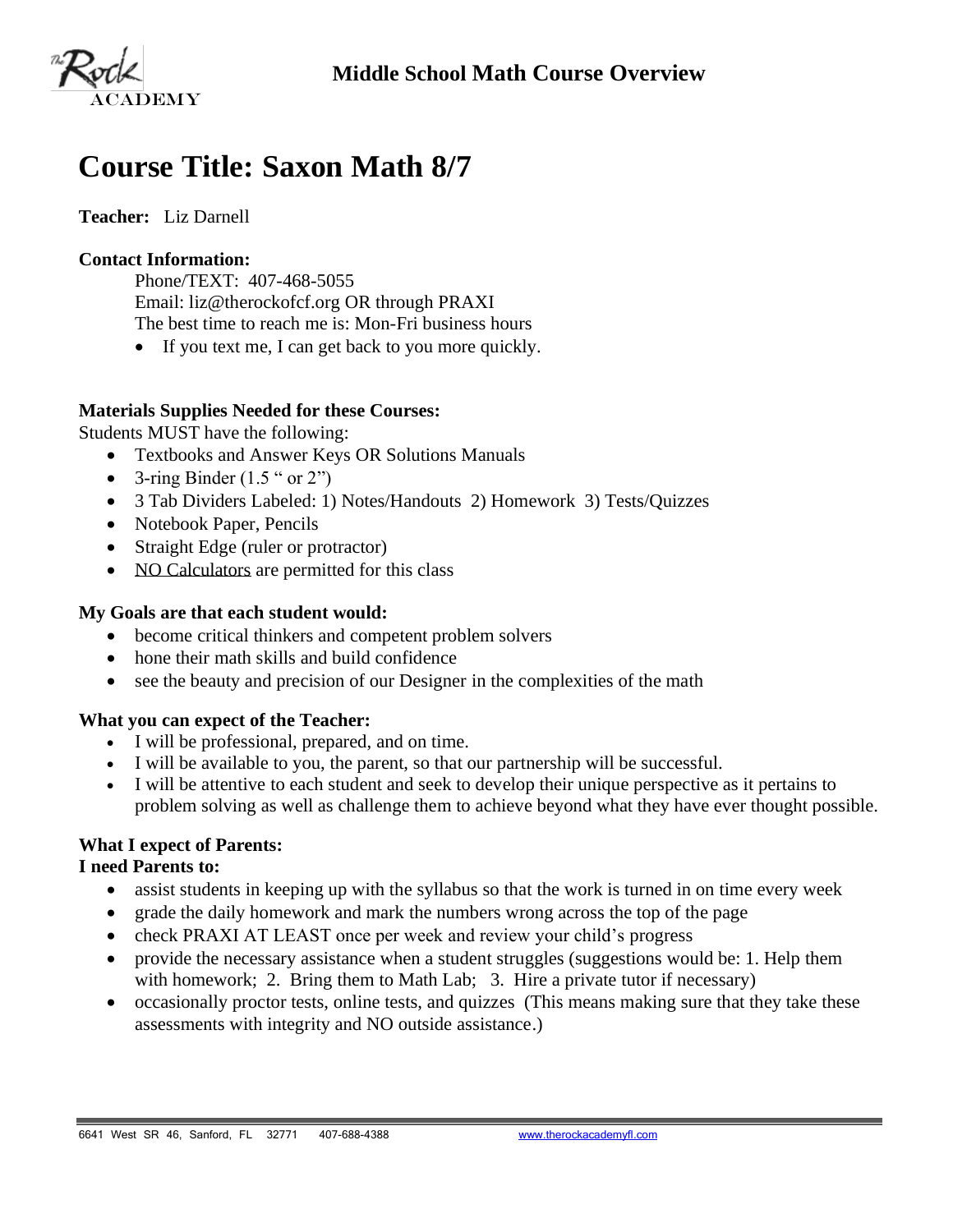



# **What I expect of Students:**

### **Students will:**

- complete the weekly lessons and turn them in on time
- ask questions and participate actively in class—PLEASE contact me if you need help!
- come to Math Lab when extra assistance is necessary
- not associate their worth with a letter grade Self-esteem should NOT be tied to letter grades. Studying math can be a great experience in tackling a challenge, learning perseverance, and maintaining a great attitude. All of these are terrific benefits regardless of individual letter grades on assignments and assessments. As a strong work ethic is applied skill level WILL go up.

## **Grading:**

Grades are given to a variety of assessments, tasks, and projects. ONE low grade will NOT sink your academic ship—so don't lose heart if you get a poor grade on an assessment. It is important that students do well on tests and that students independently master the concepts.

Grades are weighted as follows:

- **75% Tests and Quizzes**
- **20% Homework** (5 points per assignment)
- **5% Notebook**

**EXTRA CREDIT is NOT always offered. Students who do not follow the directions for homework will NOT be given an opportunity for extra credit.** 

#### **How to Get an 'A' in this Class:**

- Turn your completed and graded homework in ON TIME!
- Keep a great notebook.
- Show your work (where applicable) and work toward developing the processes necessary to do upper math.
- Work consistently every day. Do not make it a habit to let your homework pile up or do it all in one day.
- Get help when you need it.

#### **Absences:**

The TRA Policy is to give students one extra class period to turn in work due to an EXCUSED absence. If you should need more time to get caught up, it is up to the parent to contact the teacher and work out additional due dates. **Assignments that are 2 weeks past the original due date are given zeros.**  Unexcused absences include, but are not limited to: sleeping in and not contacting the school in advance in writing for a planned absence. (There is a Planned Absence Form that MUST be filled out in advance.) **You can lose your seat in the class if you miss more than 4 classes.**

# **TESTS**

Some tests are proctored at home and some are given online or in class.

**Students in Guided Study or Study Hall MAY be able to test if there is a suitable environment and a proctor available.**

Cheating is grounds for dismissal from the class and/or school. Students are not to receive any outside assistance during a test.